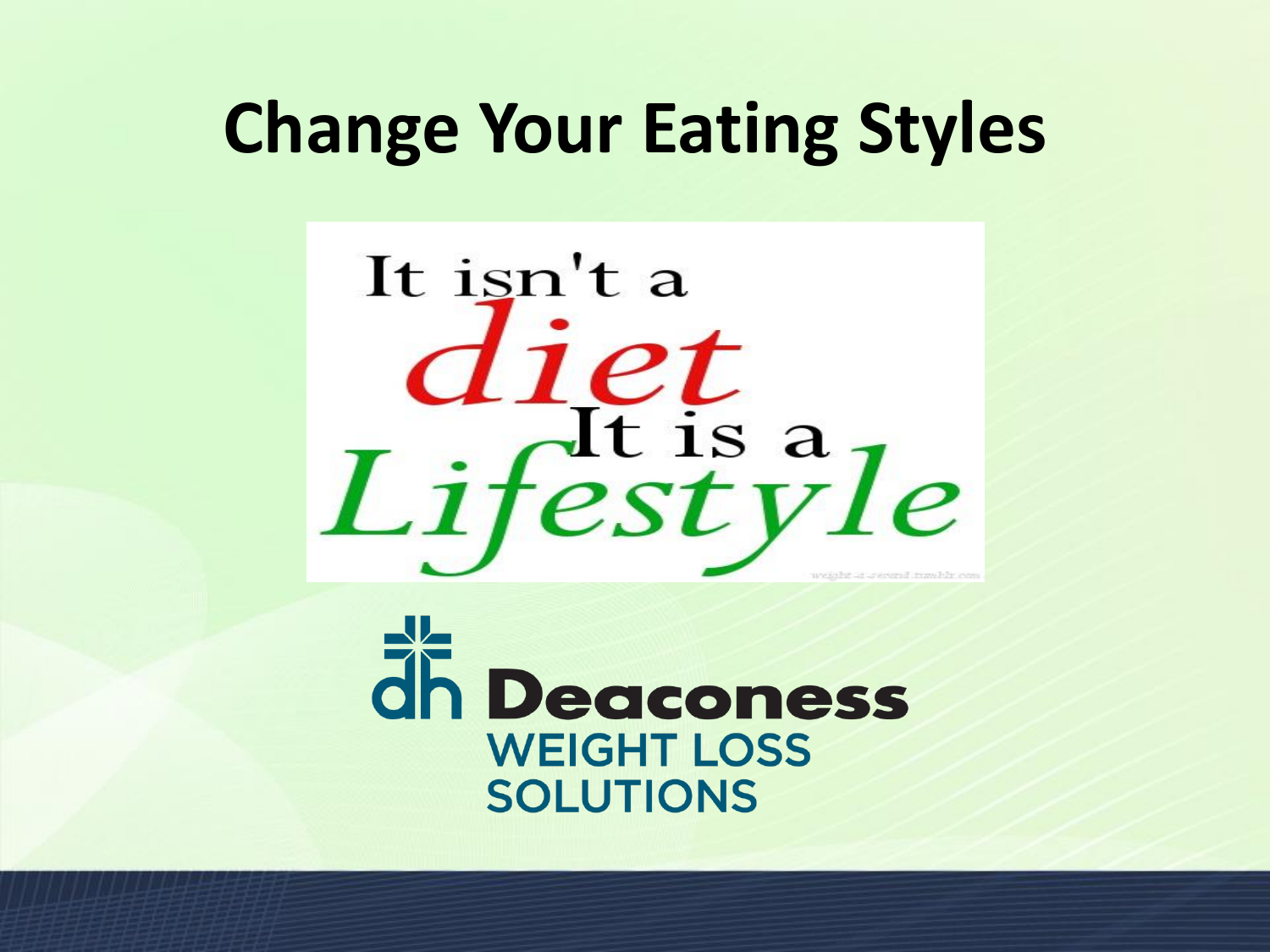

## **5 Habits: Supporting the Goal of Healthy Eating**

- 1. Planning
- 2. Proper Portions
- 3. Proportionate
- 4. Proper Place
- 5. Peaceful Environment

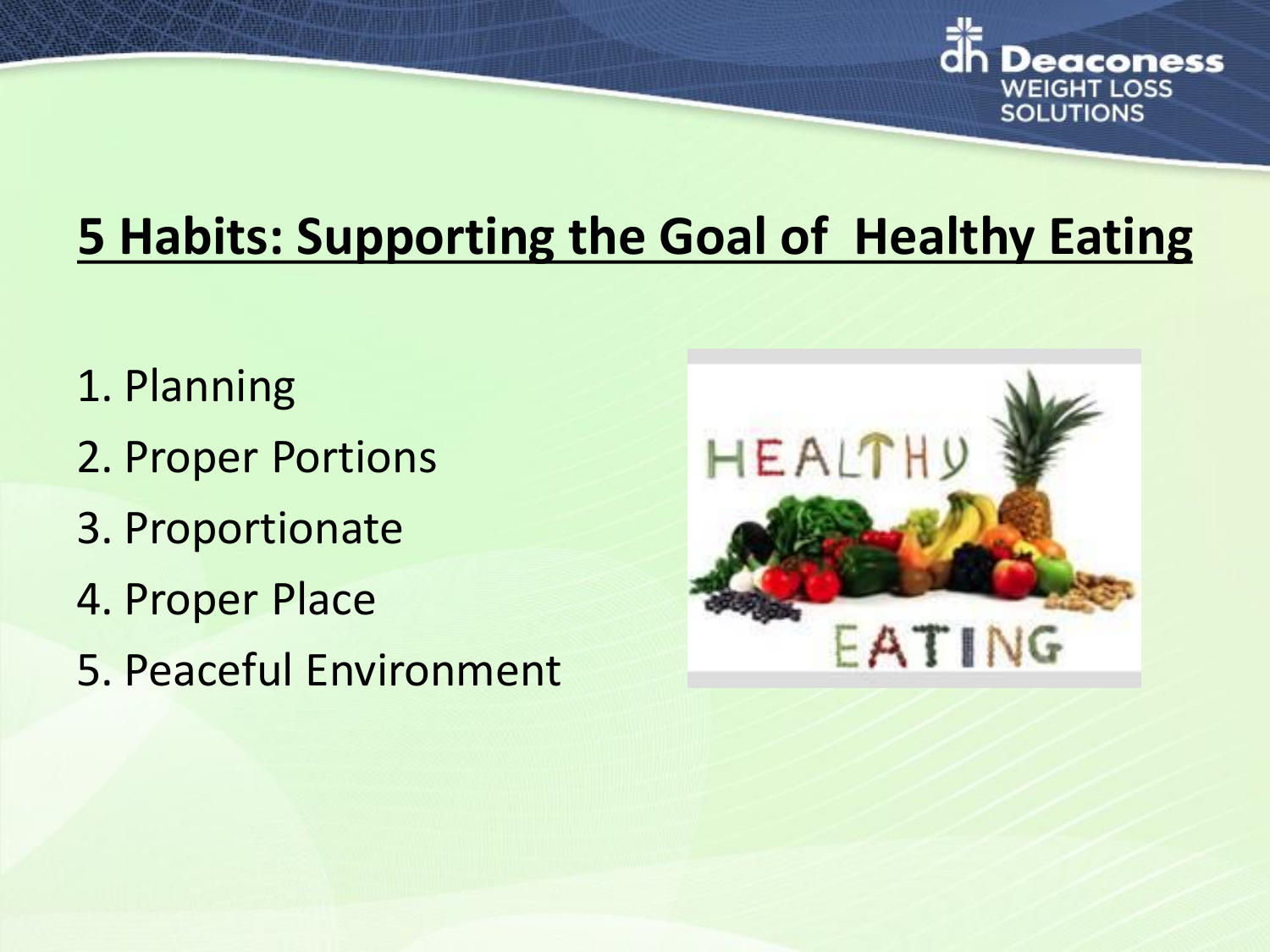

## **#1: Goal Supporting Eating Habit**

### Plan for:

- 1. Meals
- 2. Groceries
- 3. Eating Out
- 4. Quick Meals

| <b>Mandag</b>    | Tunday        | <b>I MANDA</b>         | <b>Thomas</b>   | Fistar               |
|------------------|---------------|------------------------|-----------------|----------------------|
| <b>Teacher</b>   | <b>Dealer</b> | <b>Justus</b>          | <b>District</b> | <b>Bushe</b>         |
| Úф               | 1,00          | List.<br>9 C.          | ud.             | $\omega\sigma$<br>69 |
| Sue              | $_{\rm 500}$  | $\frac{1}{2}m_{\rm B}$ | tive.           | $\frac{1}{2m}$       |
| Catarday         | <b>Conday</b> | Rige Riowa             |                 | Grang Lit            |
| <b>Norski've</b> | <b>Seaty</b>  |                        |                 |                      |
| in)              | 100           |                        |                 |                      |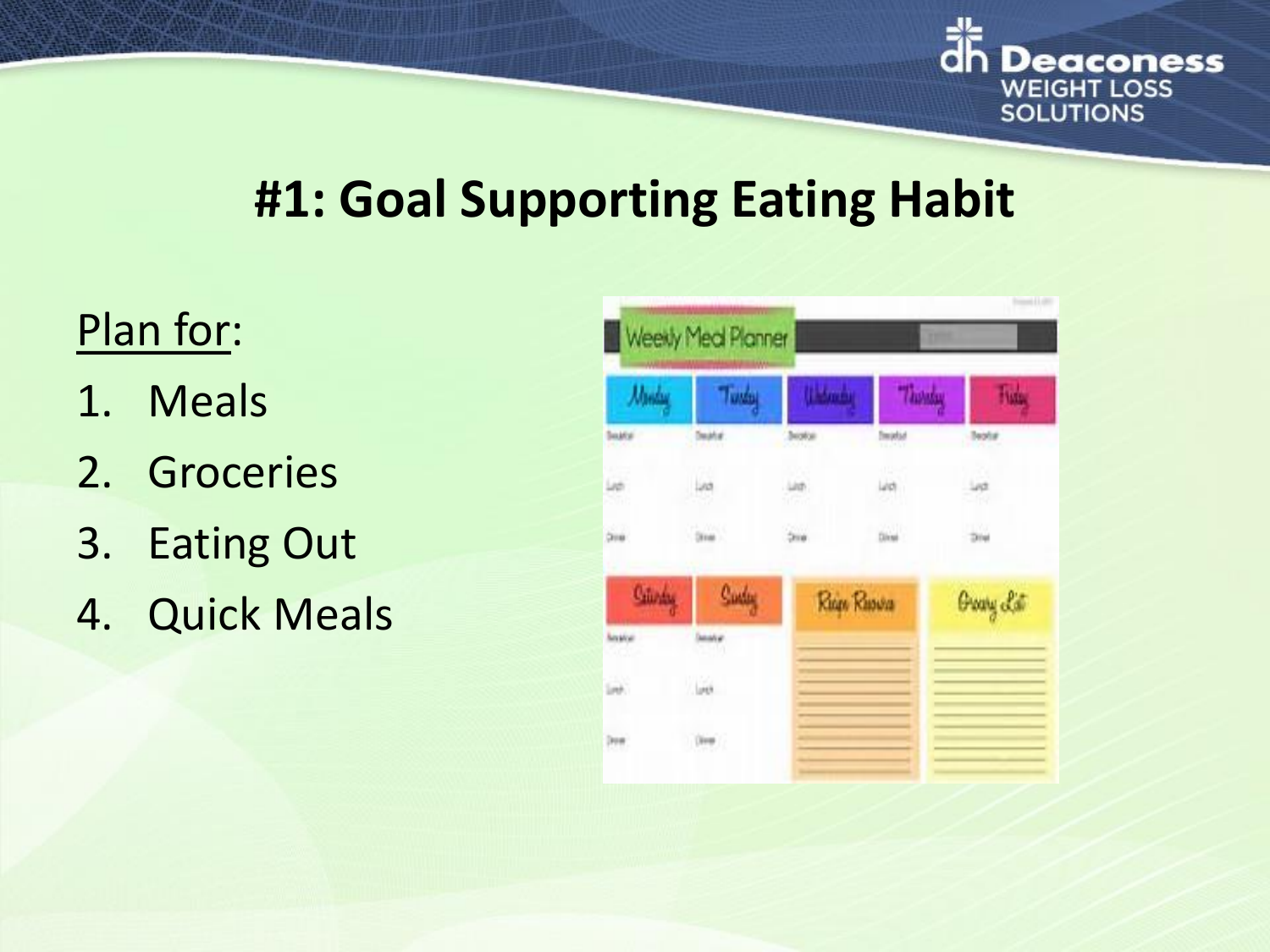

## **Why Plan?**

#### Planning ahead helps break the loss/regain diet cycle

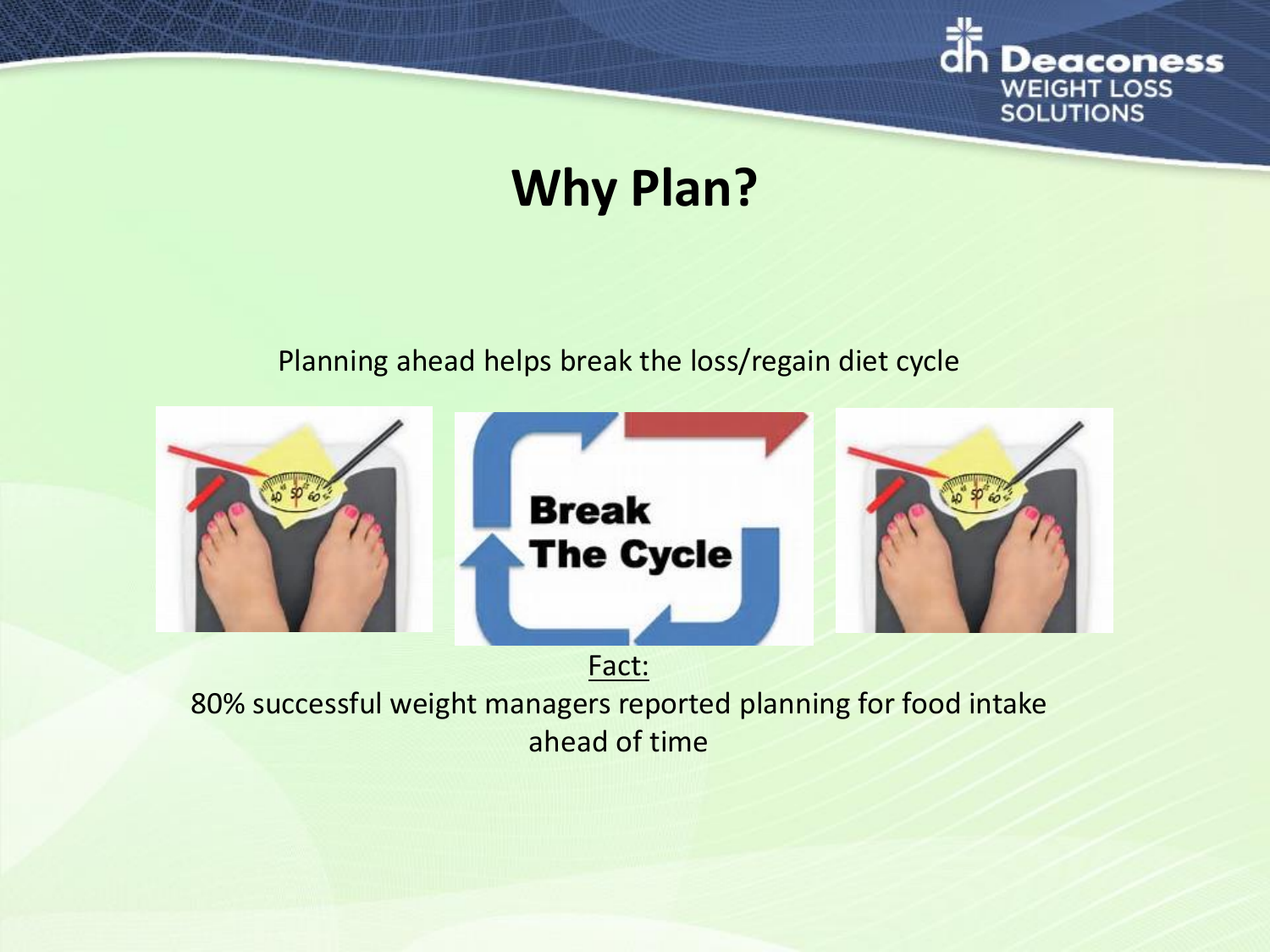

## **#2: Goal Supporting Eating Habit**

# **Portion Control helps:**

- Reduce calories
- Avoid overeating



**Taking in more calories than you burn will cause weight gain.**

**Using the 9 inch plate method shown above will help with portion control.**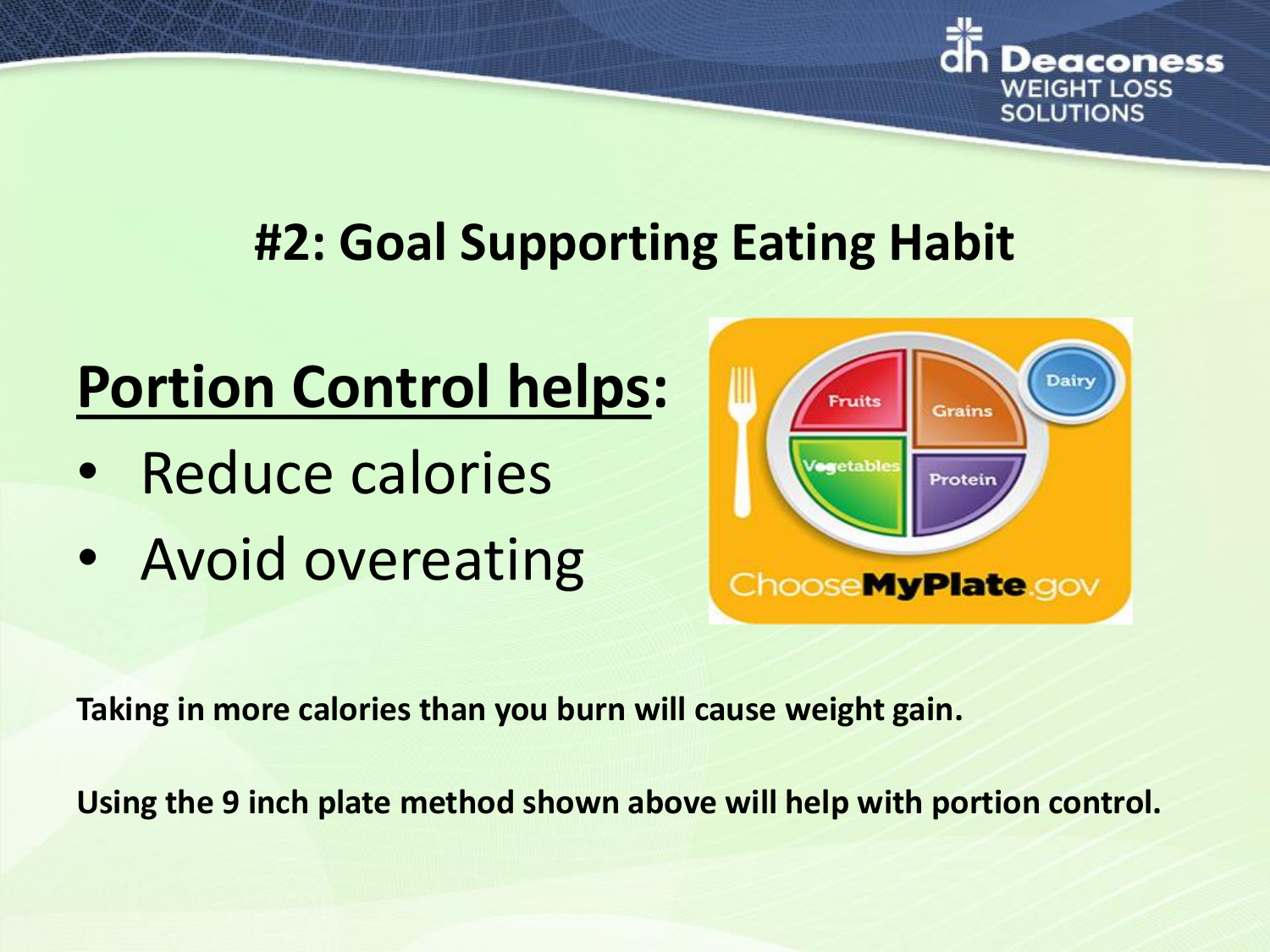

# **#3: Goal Supporting Eating Habit**

Proportionate-balancing meals out:



No one food item or food group will supply all the needed nutrients.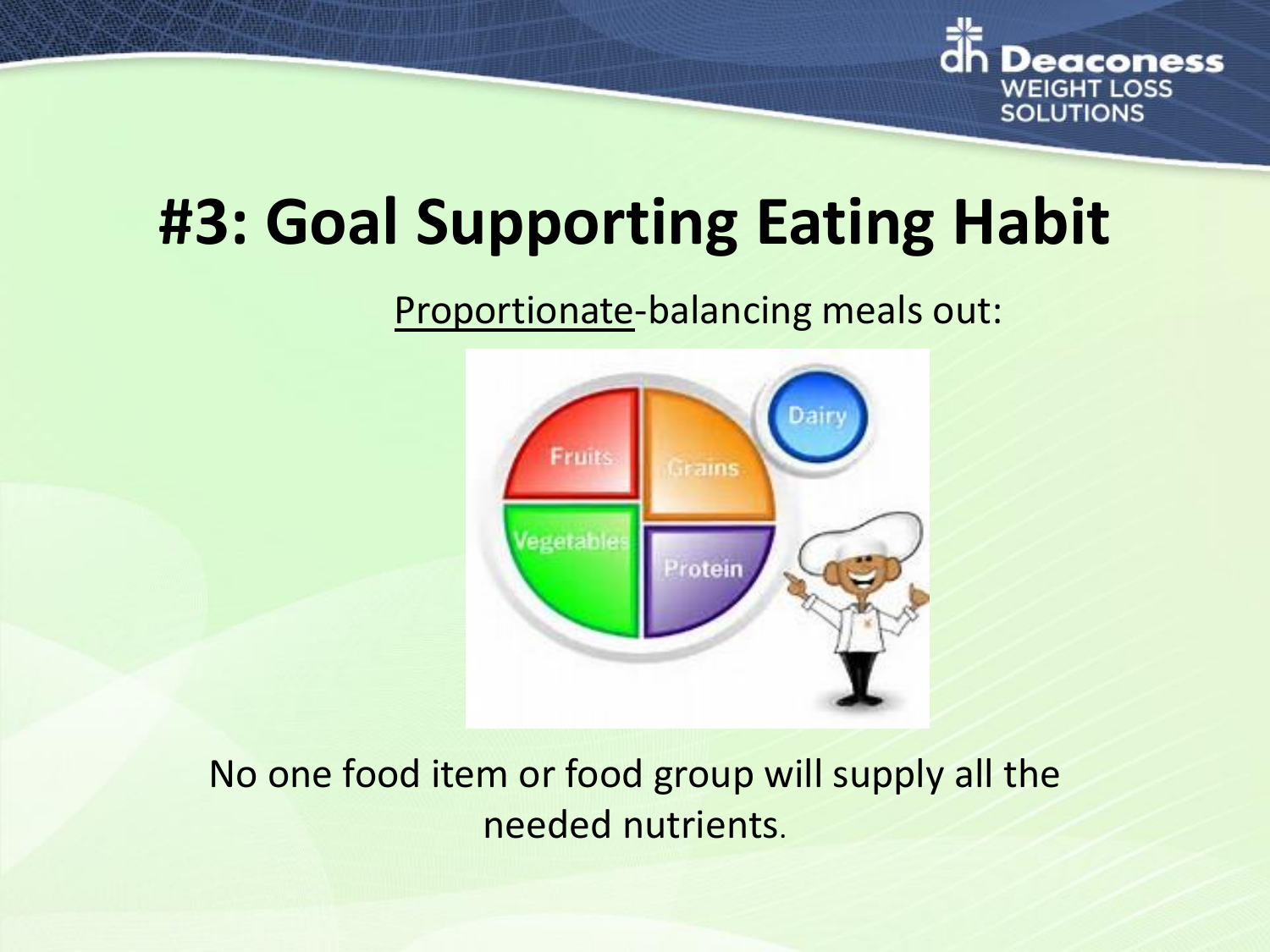

### **The Plate Method Helps to Balance Meals**



### Balance Your Meals with:

- Meats/Protein
- **Fruits**
- Vegetables
- Grain/Starch
- **Dairy**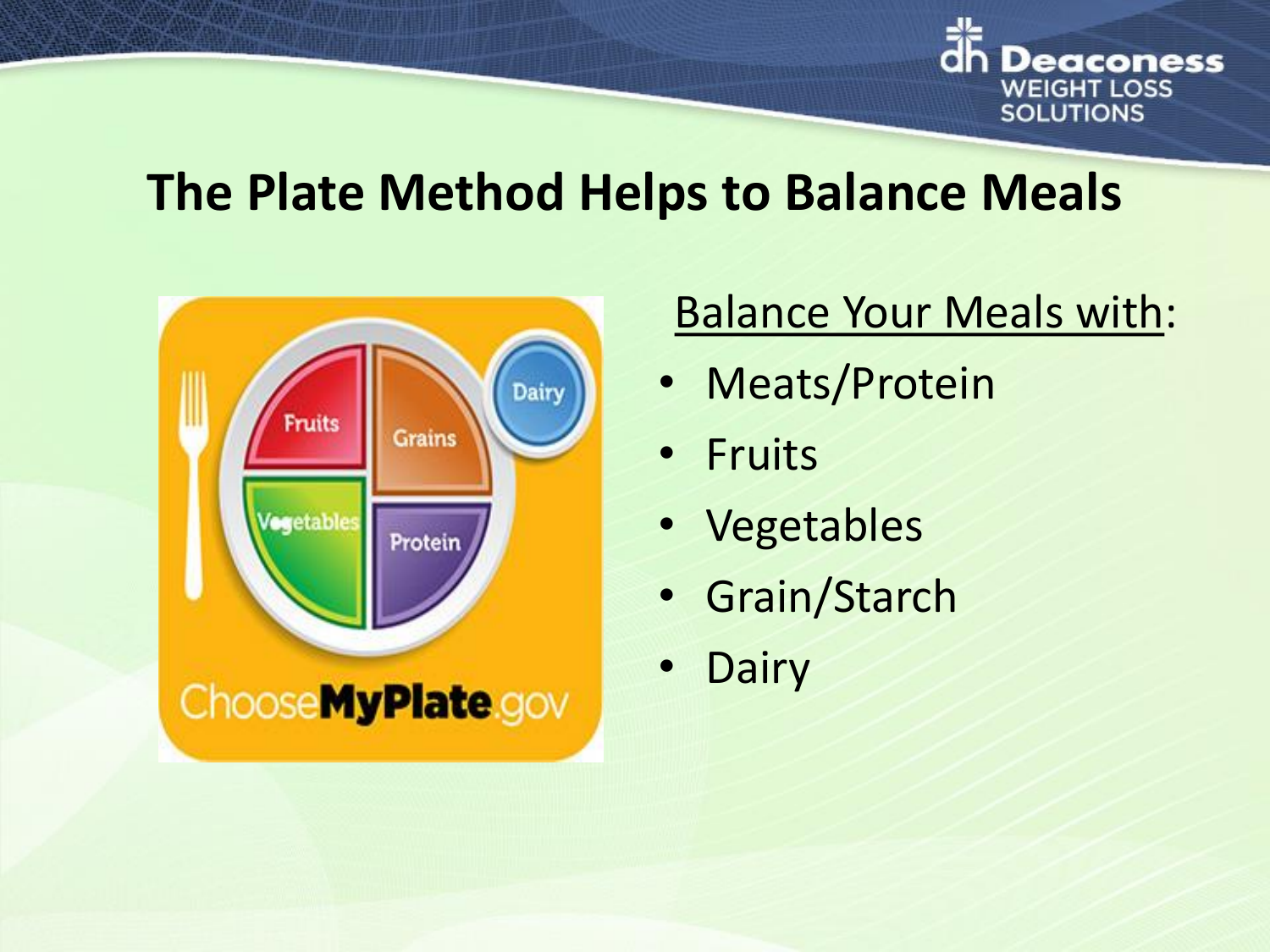

### **#4: Goal Supporting Eating Habit**

### Proper Location to Eat: At the Table in the Kitchen or Dining Room



When we eat in other locations such as the in front of the TV, in the car, or when working on the computer, we will have the tendency to overeat. We are not concentrating on the eating process itself, when we eat in these other locations. The focus becomes the activity, which can lead to eating more.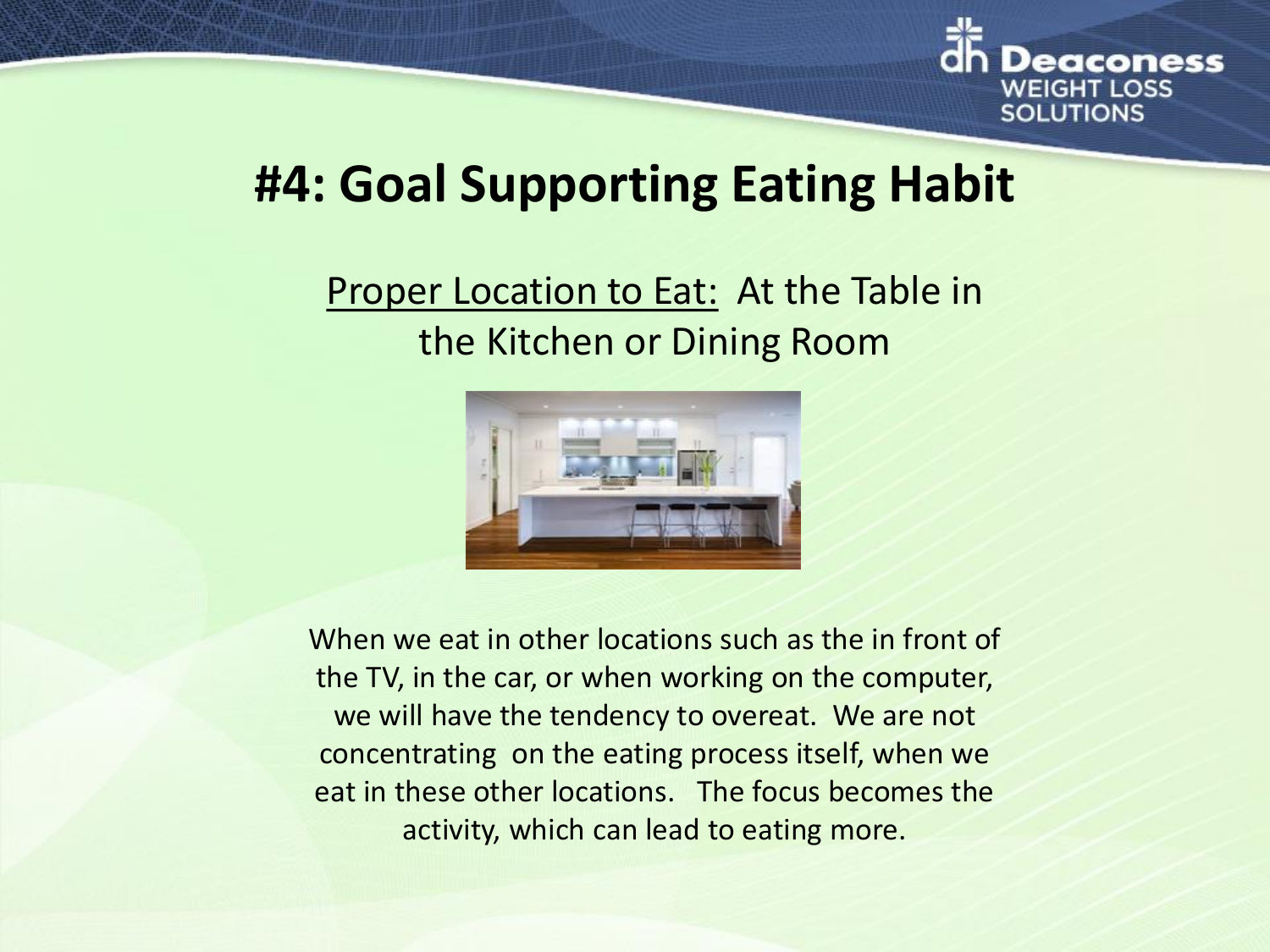

### **#5: Goal Supporting Eating Habit**

### Peaceful Environment:



A peaceful environment at meal time helps bring enjoyment to the meal. One will not feel rushed. When rushed at meals, there is a tendency to eat too fast and too much.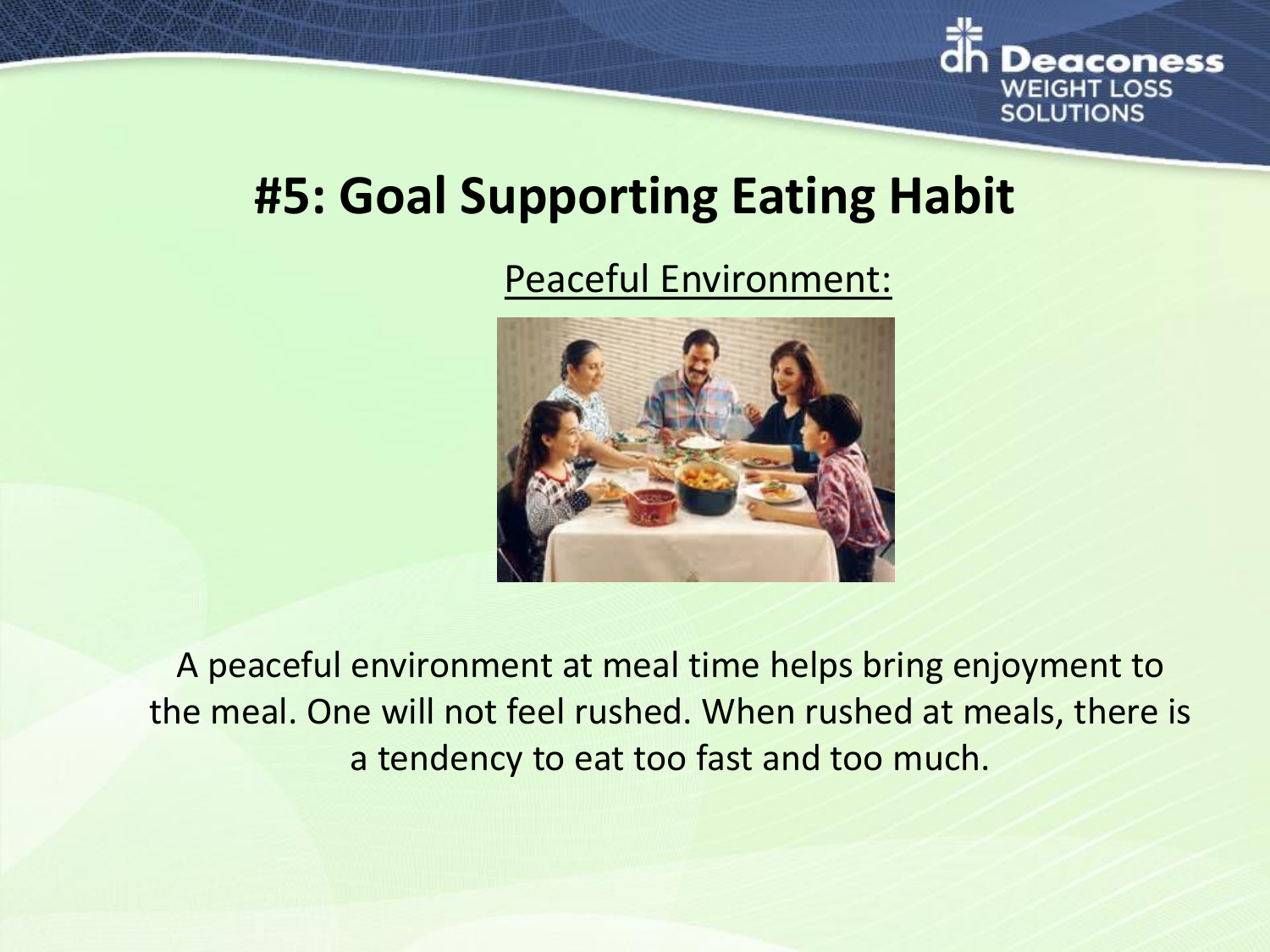

## **Did You Know???**

### It takes about 20 minutes for your brain to process that you have had enough to eat.





### Tips for slowing down the pace of eating:

- 1. Put the fork down between bites
- 2. Cut up the food into small size bites
- 3. If you eat in 10 to 15 minutes, wait 10-15 minutes prior to going back for seconds and ask yourself if you are still hungry.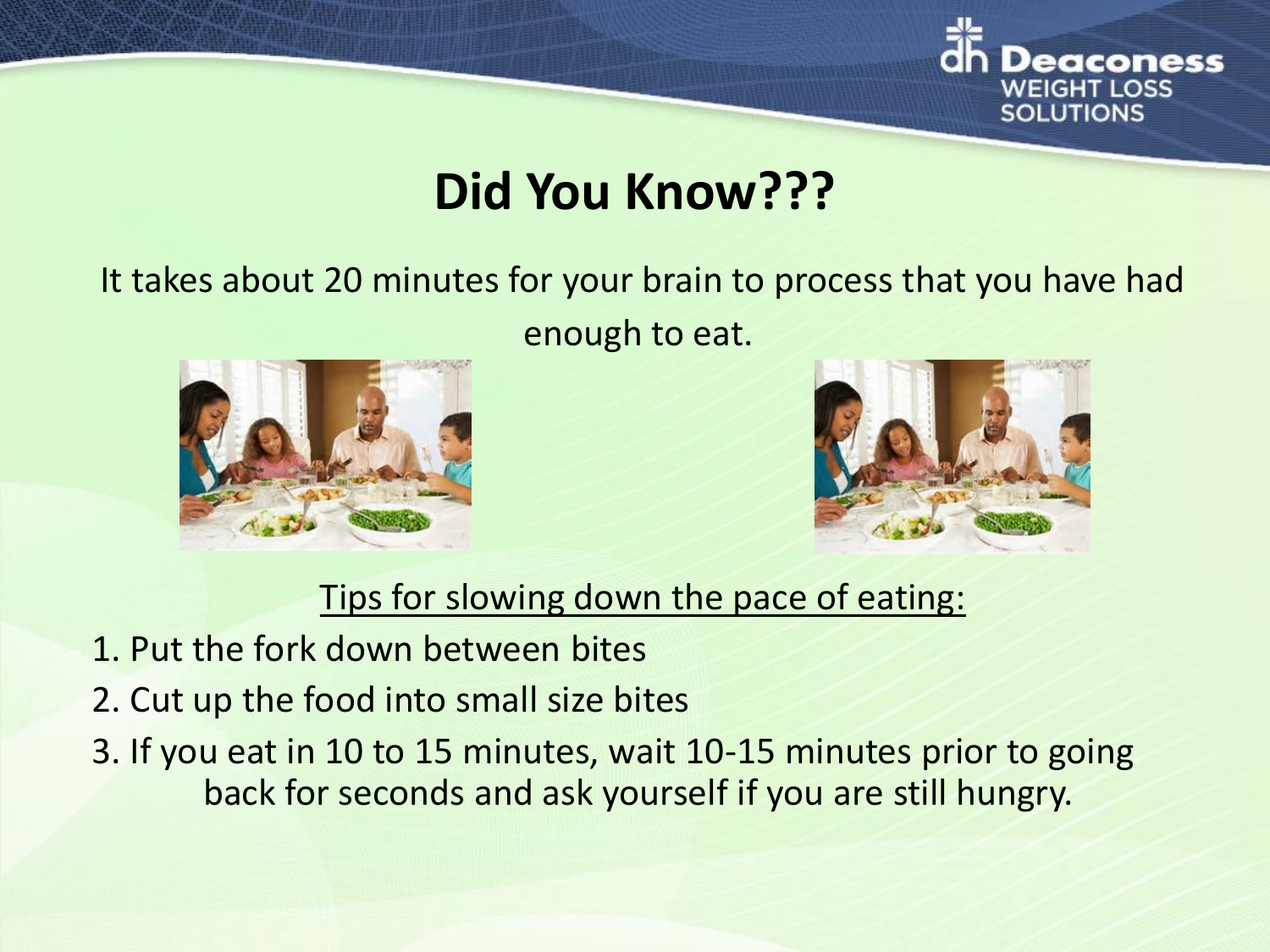

## **5 Habits: Derailing the Goal of Healthy Eating**

1. Grazing 2. Grabbing and Going 3. Gulping 4. Gorging 5. Goodies

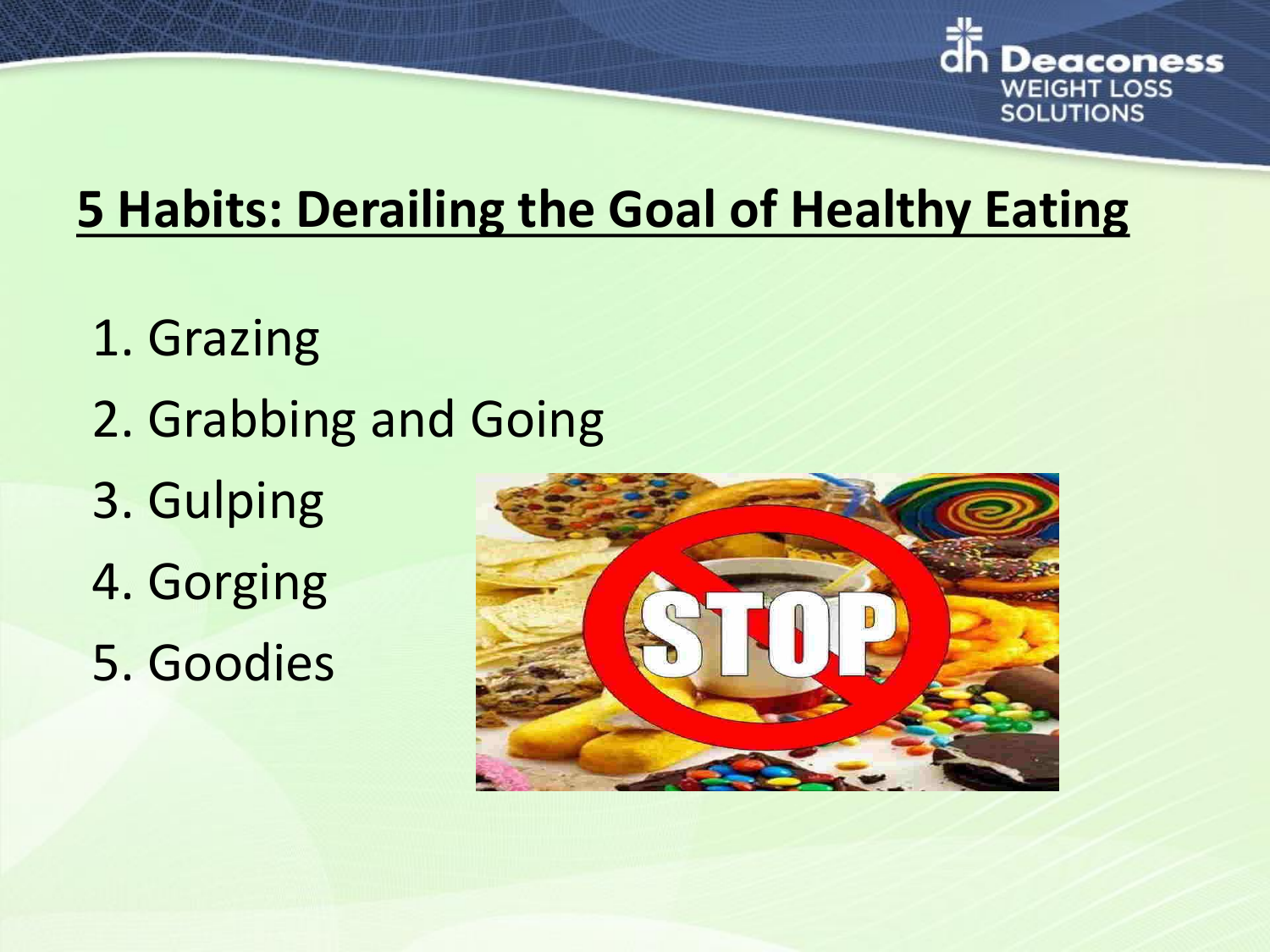

## **#1: Goal Derailing Eating Habit**

#### **Grazing** -means eating all day long



#### **Grazing:**

Usually takes place in the wrong setting Is hard to control calorie intake Is hard to eat balanced meals/snacks Makes it hard to pay attention to your body's hunger cues

#### **Helpful Hint to Overcome Grazing:**

Have established meal and snack times. If you find you want to eat and it is not a meal or snack time, ask yourself if you really are hungry. If not hungry, then find something enjoyable to do until it is a meal or snack time.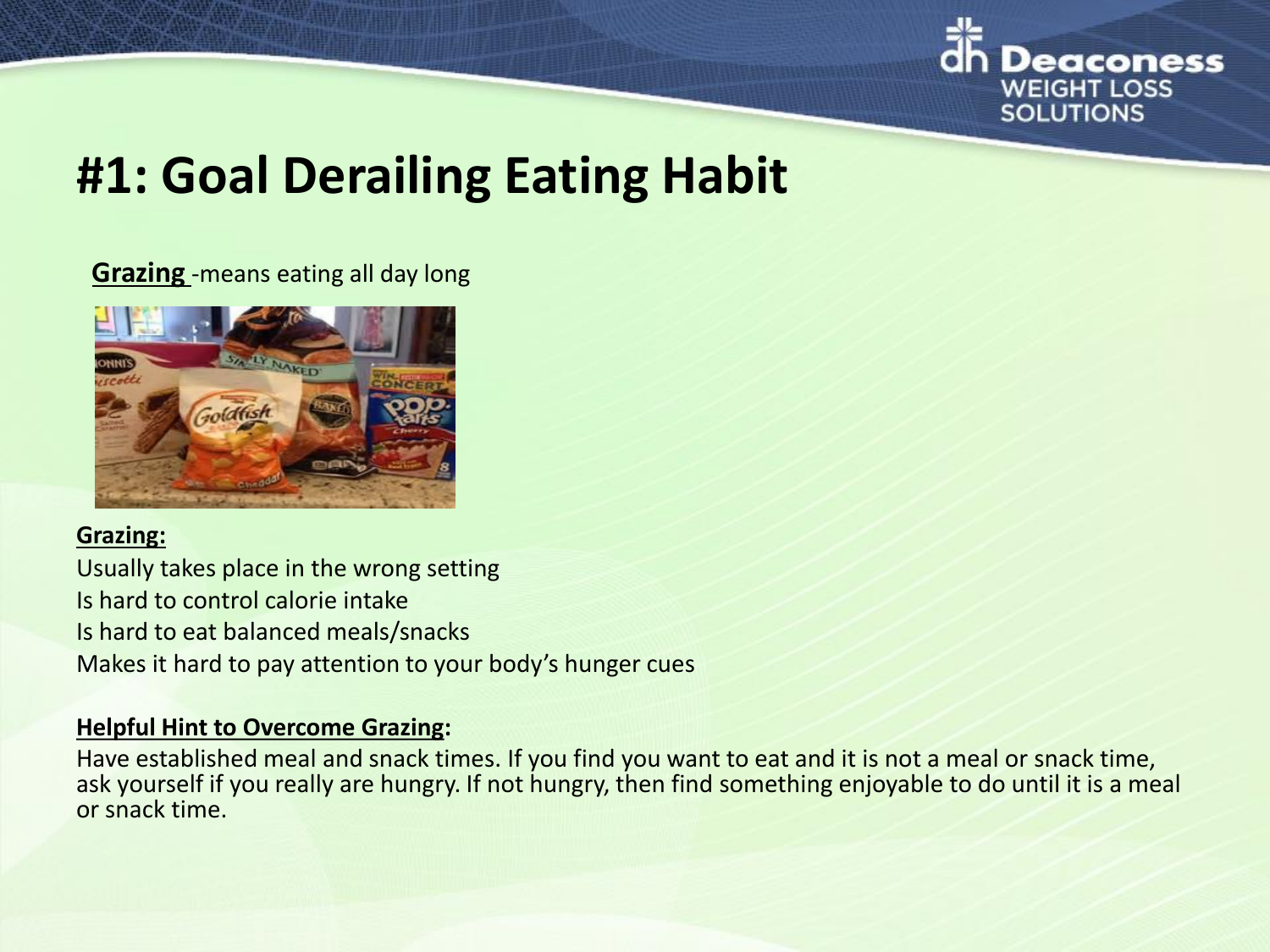

## **#2: Goal Derailing Eating Habit**

#### Grabbing and Going –often means eating a fast food item that tends to be high in calories



Grabbing and Going:

Often takes place in the wrong setting.

Takes away the enjoyment from each bite because it is usually eaten too fast. May cause one to even forget what has been eaten.

#### Helpful Hint to Overcome Grabbing and Going :

Plan ahead for meals that you may eat out. Prepare meals ahead of time and freeze, when a quick meal is needed. Make TV dinners from the leftovers at meals when a quick meal is needed.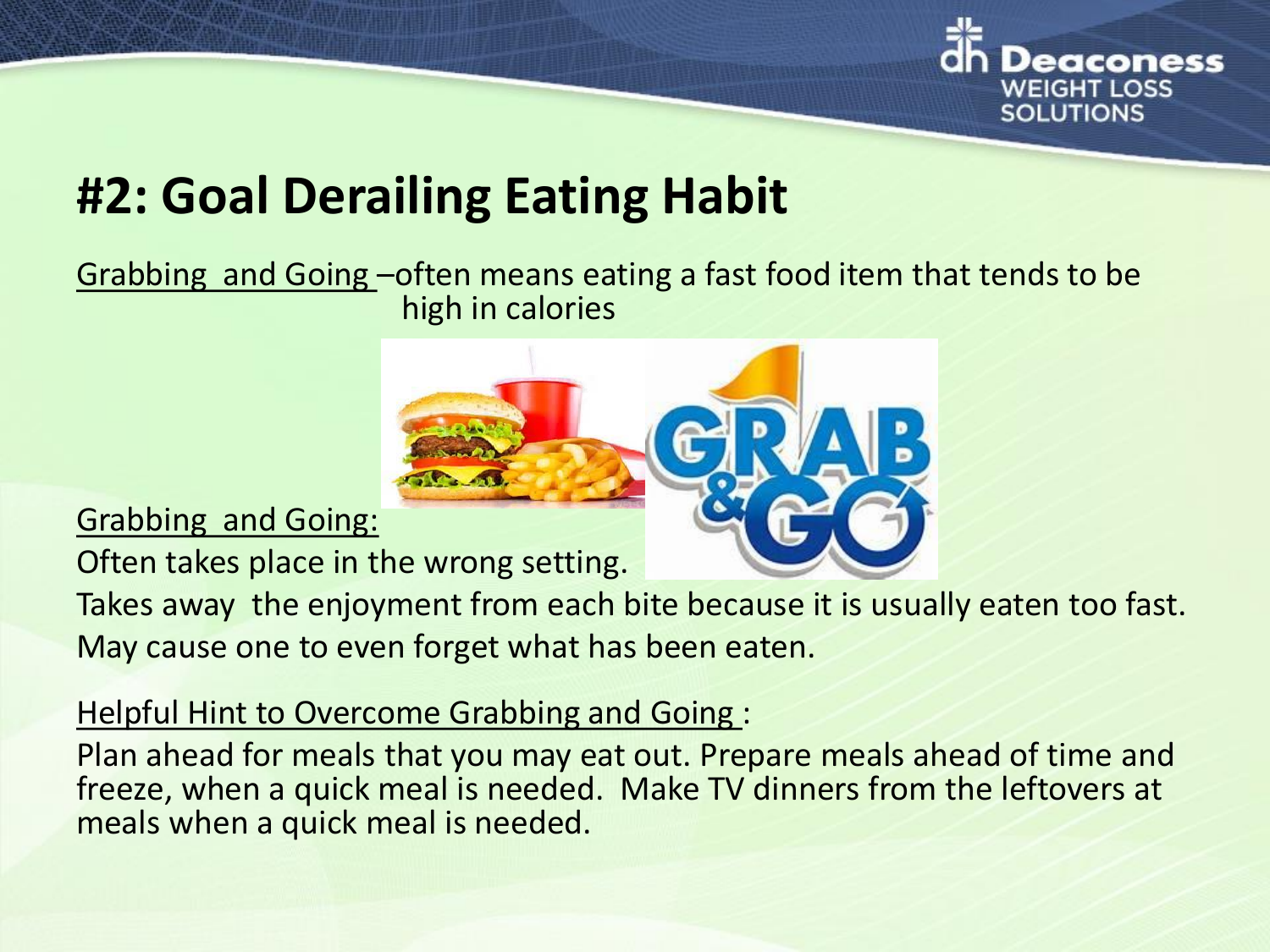

## **#3: Goal Derailing Eating Habit**

### Gulping-eating very fast



Gulping: Adds calories fast Hard to recognize when you are full



**Helpful Hint to Overcome Gulping:** Put your fork or food down between each bite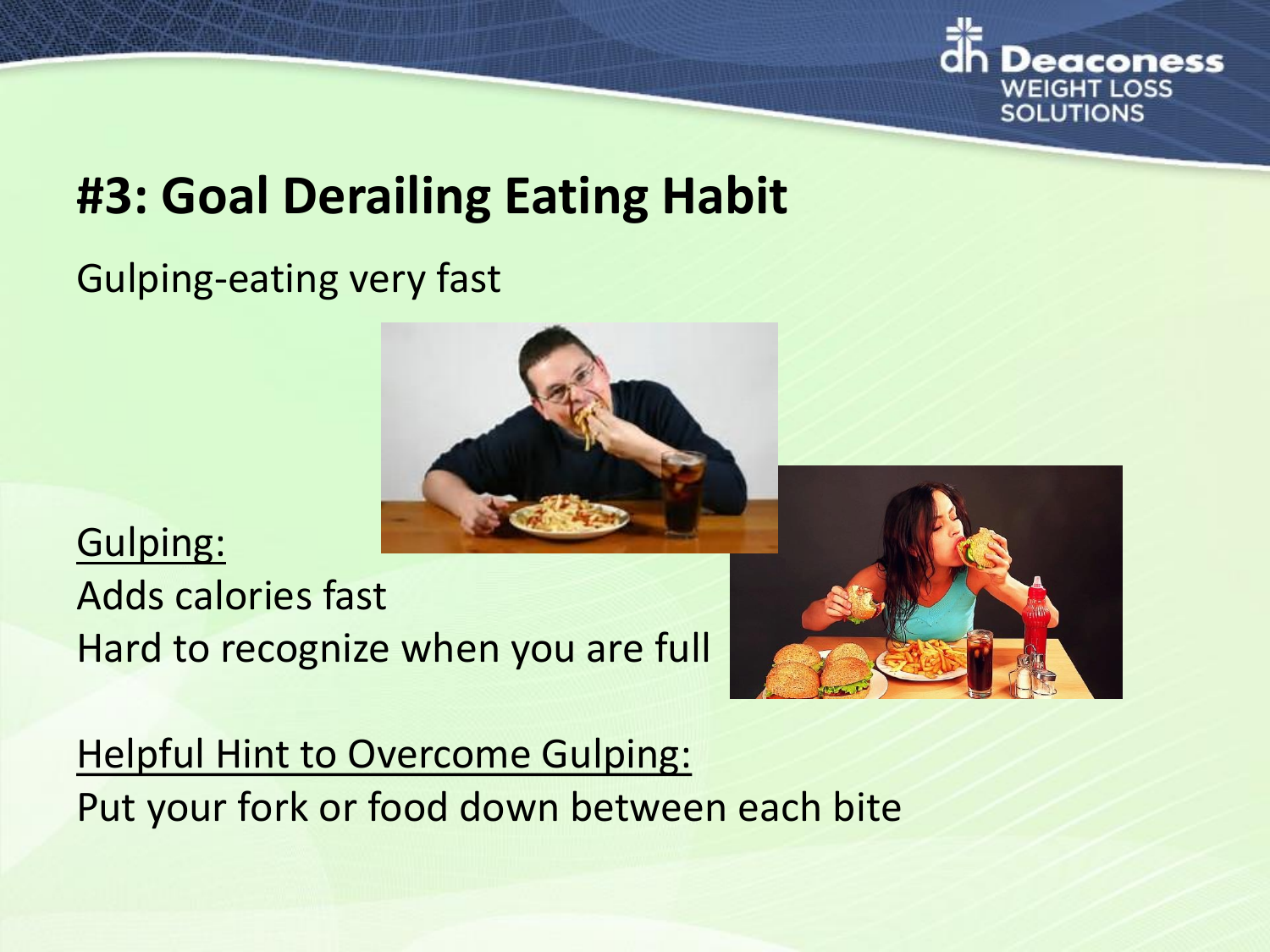

## **#4: Goal Derailing Eating Habit**

### **Gorging** –overeating /eating until you are stuffed

### **Gorging:**

Will result in excessive caloric intake Difficult to sense when your body is full Eating too much of any food, including a healthy food, is gorging.



### **Helpful Hint to Overcome Gulping:**

Use the small 9-in dinner plate at meals Portion foods out Eat one plate of food Take 20-30 minutes for meals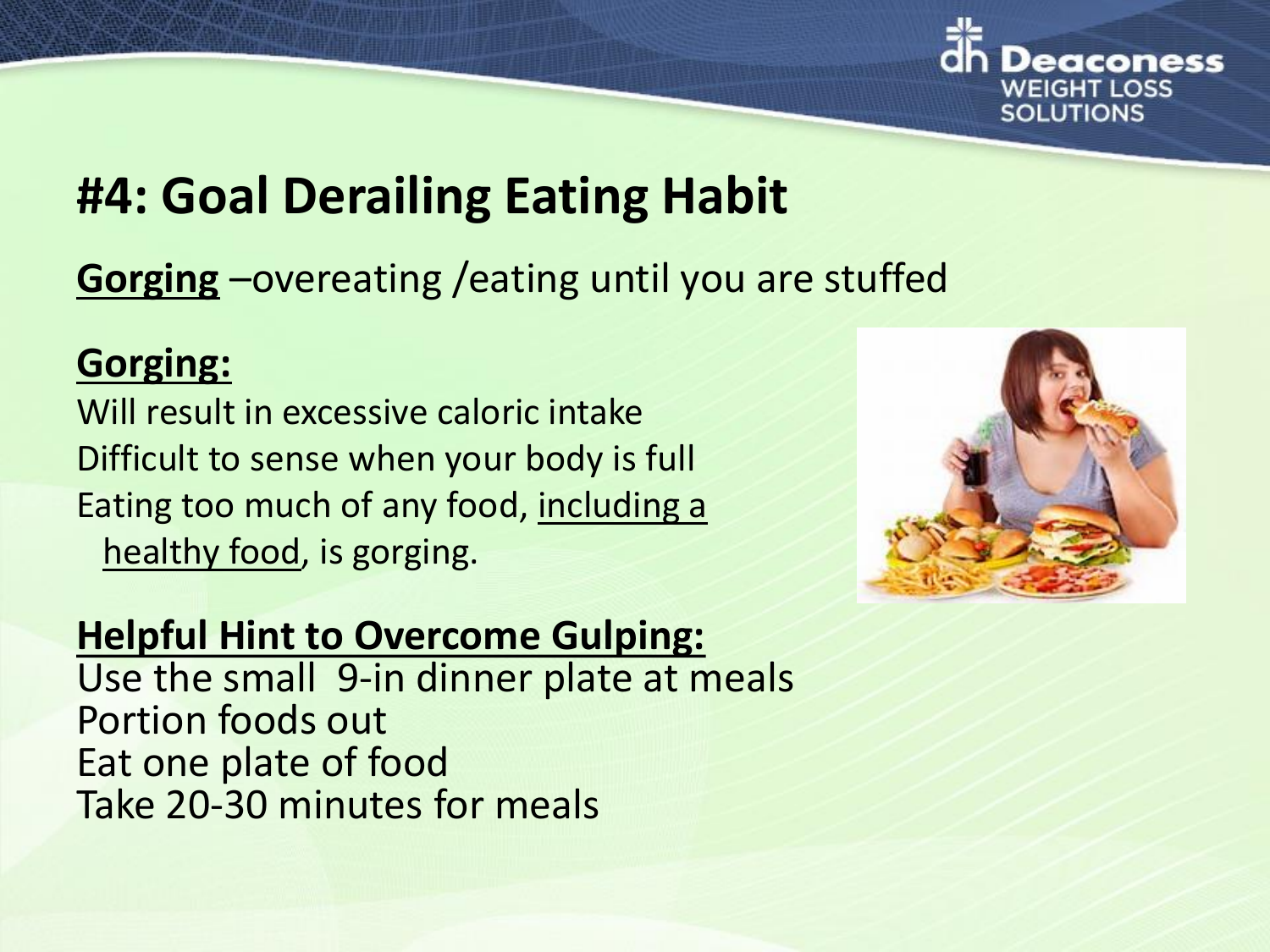

### **#5: Goal Derailing Eating Habit**

#### **Goodies** –generally high in fat and sugars







#### **Goodies:**

Can cause weight gain due to "empty calories " Wreaks havoc on blood sugar control

#### **Helpful Hint to Overcome Goodies:**

Plan for a "goodie" to be an occasional food Watch the portion size on the "goodies" Find healthier substitutions for the "goodies" you like